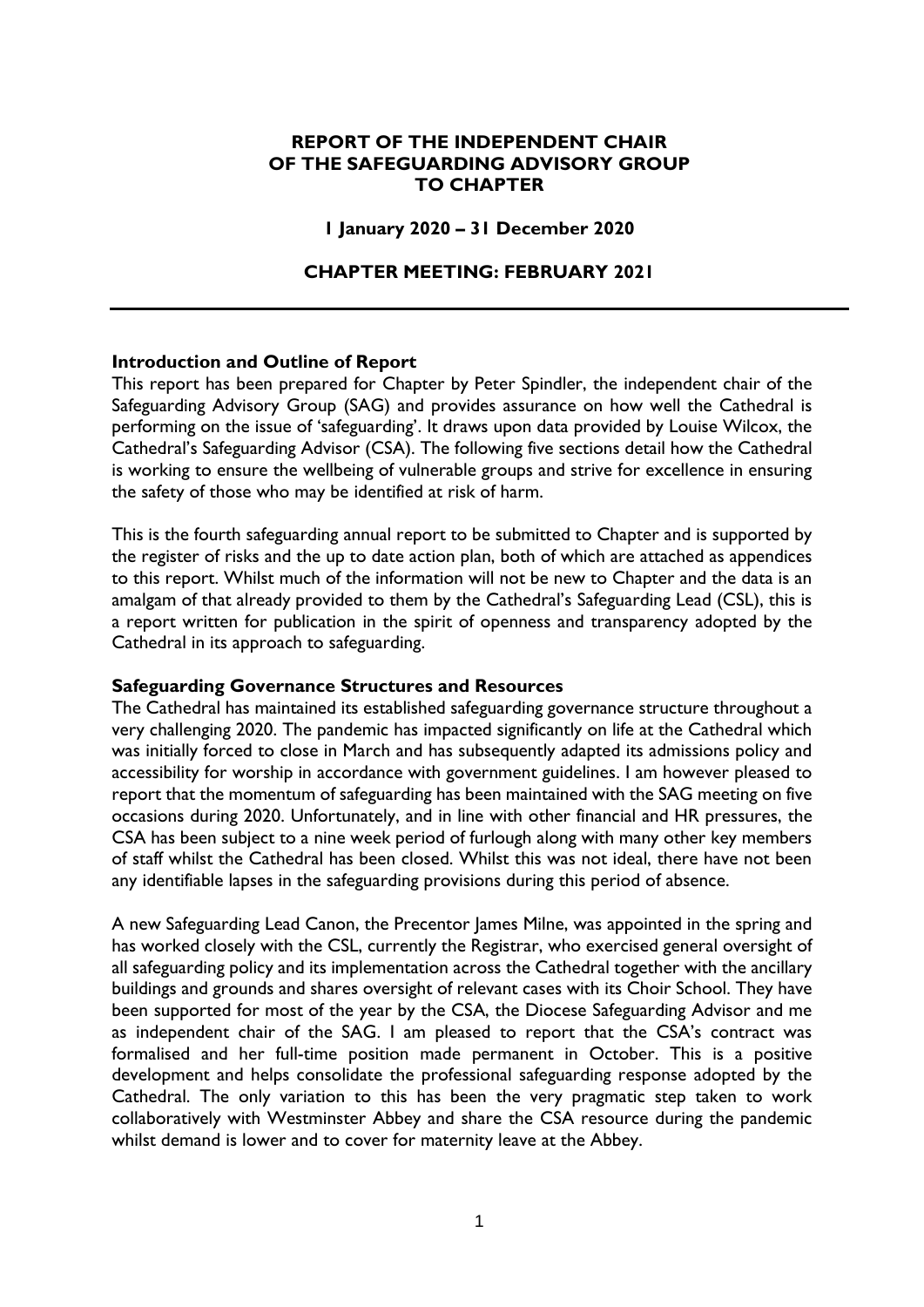As mentioned above, the SAG met on five occasions, in February, April, July, September and December, the latter four of these were virtual meetings. Attendance has been strong and the debate engaging despite the context in which the group was operating. This process continues to provide a forum for the discussion of issues, sharing of best practice as well as scrutiny, test and challenge on safeguarding matters. The group has considered issues of policy and procedure such as the security of the choir practice room, safeguarding in a pandemic, Past Case Review 2 and the Independent Inquiry into Child Sexual Abuse (IICSA) Investigation Report into the Anglican Church. The CSA is developing a bespoke response to the 47 issues that can be drawn from IICSA's 172 page report and these will be addressed during the coming year.

# **Policy and Procedures**

The Cathedral's safeguarding processes are set out in the policy document '*Promoting a Safer Cathedral'*. This document was developed in its current format in 2014 and re-published in a revised and updated format in December 2017 having been adopted by Chapter earlier that month. It was modified slightly in 2018 and a more detailed revision was carried out in June 2019. There have been no further changes during 2020 although I anticipate revisiting these once the SCIE audit is completed later this year.

# **Summary of Safeguarding Activity in 2020**

*Safer Recruitment* – These practices form part of a network of checks and balances which will minimise the possibility of appointing inappropriate individuals to work with those at risk of harm. The Safer Recruitment Policy takes account of the Church of England's policy framework which the National Safeguarding Team is currently re-writing and will be issued in the spring. The Head of HR has recently revised the grid of what training, selection process and vetting level each post holder is required to engage with prior to appointment. This is good practice and will be shared across the Cathedrals' network once finalised.

*Vetting and Barring Checks* – The Cathedral continues to use U-check for its Disclosure and Barring Service (DBS) checks to verify the suitability of those applying to roles which involve working with people at risk of harm. The following data has been provided for the past year:

- 28 DBS applications were submitted, and
- 28 satisfactory certificates were issued.
- There were no "blemished" returns.
- No returns are outstanding.

No safeguarding plans or risk assessments have been required as part of the safer-recruitment framework.

*Training* – The national Church of England training framework has undergone significant review in the last year. Courses C0 and C1 are now delivered online; C2 has been expanded and comprises two sessions, additional reading and short written scenarios. C4 has been increased so is now a three session course with learning in between. To underpin the online learning of C0 and C1, the Cathedral requires participants to attend a Zoom session with the CSA after completion of the on-line training, offering the space to discuss their learning and raise any observations or queries. The C3 training has been amalgamated into C2 and the original course disbanded.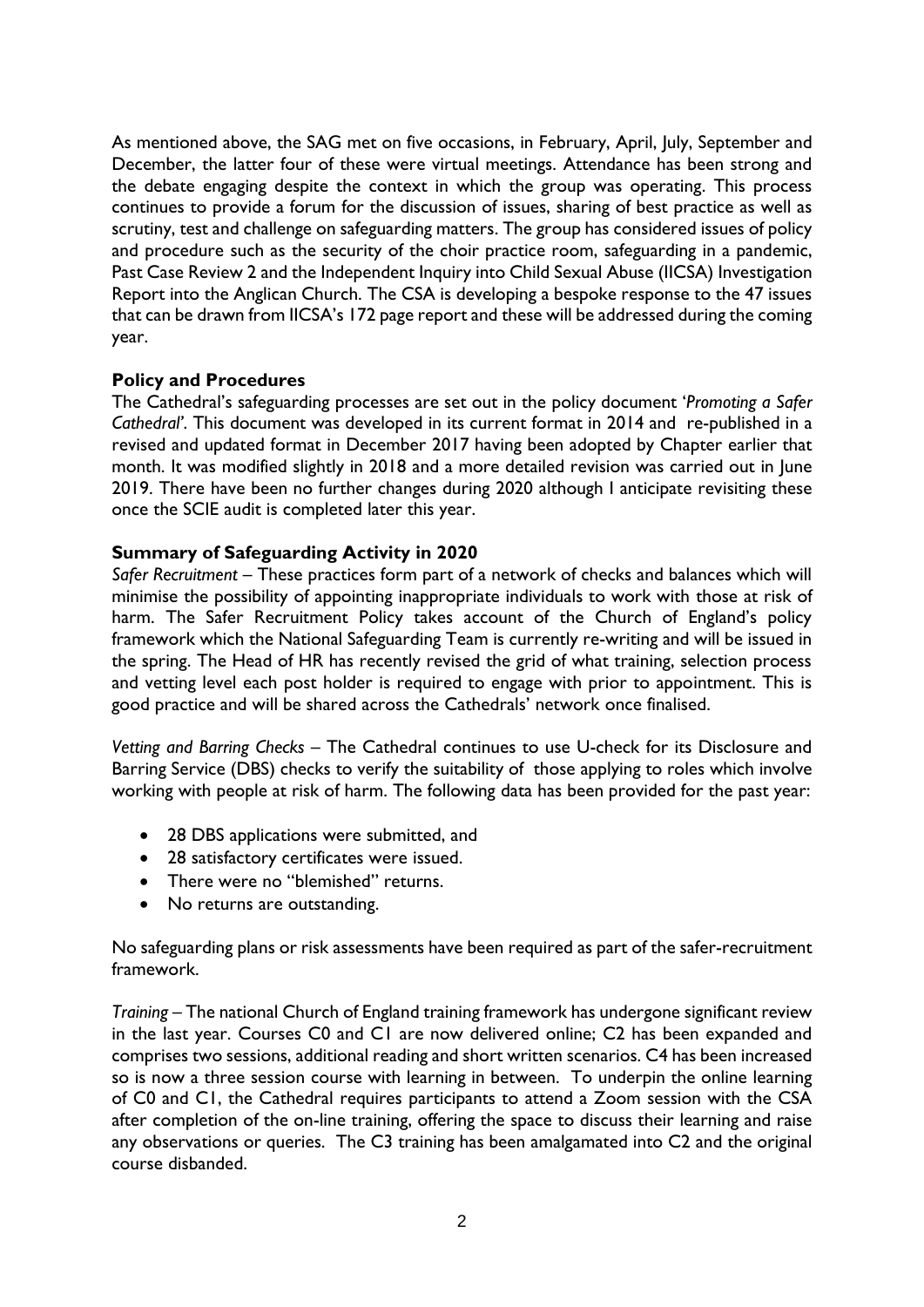In addition to the mandatory national training, the Cathedral provides localised safeguarding training to all pastoral volunteers. The CSA is also exploring the provision of joint, bespoke training for both the Cathedral staff and colleagues from Westminster Abbey. The in house Training and Development Officer (TDO) worked hard during the first eight months to plan the implementation of the safeguarding training courses. She has been well supported by the CSA who has now taken the lead for all safeguarding training after the departure of the TDO in August.

Keeping all staff and volunteers up to date with their training remains a challenge, however I am pleased to report that excellent progress has been made and almost all staff and volunteers were up-to-date with their training by the end of 2020. The move to virtual learning appears to have been a smooth transition. Refresher courses started their new cycle in November 2020 and will continue throughout 2021.

In the last reporting year (2019) there were 131 C0/1 courses outstanding, the reduction to 6 is highly commendable. The C2 course for leaders reduced from 13 to 2 awaiting completion. The following table provides a detailed breakdown of the safeguarding training delivered in 2020 and what remains outstanding:

| <b>Training</b>                      | <b>Total Completed 2020</b> | Total to be completed    |
|--------------------------------------|-----------------------------|--------------------------|
| C0/I Foundation -                    | $CO - 120$                  | 6                        |
| Required for anyone who              |                             |                          |
| has safeguarding                     | $CI - 98$                   | 0                        |
| responsibilities or has              |                             |                          |
| contact with children or             |                             |                          |
| vulnerable adults                    |                             |                          |
| C <sub>2</sub> - Training Course for |                             |                          |
| people who are in regular            | 4                           | 2 (new joiners)          |
| contact with children or             |                             |                          |
| vulnerable people                    |                             |                          |
| <b>C3</b> - Foundation and           |                             |                          |
| Leadership Module (safe              | $\overline{4}$              | I (course now disbanded) |
| keeping parishes)                    |                             |                          |
| <b>Specialist - Training</b>         |                             |                          |
| Course in response and               |                             |                          |
| communication to incidents           |                             |                          |
|                                      |                             |                          |
| Bomb threat) front of house          | 28                          | 0                        |
|                                      |                             |                          |
| -Violence against women and          | 8                           | 0                        |
| girls                                |                             |                          |
| -Improving Communicating             |                             |                          |
| with Children and young              |                             |                          |
| people                               | 8                           | 0                        |
| C4 - Management Training             | 9                           | 4                        |
| provided by NCI                      |                             |                          |
|                                      |                             |                          |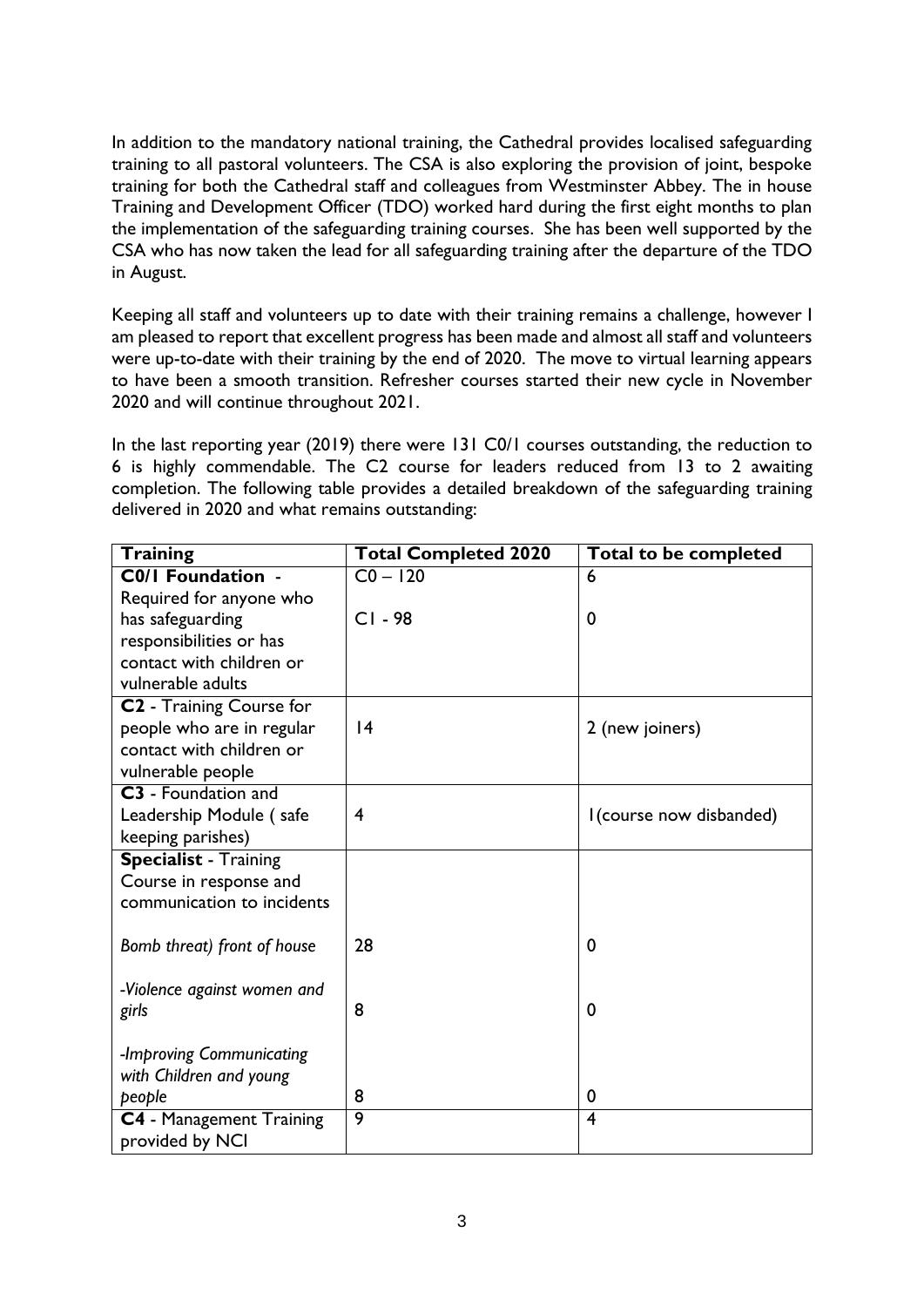| <b>Safer Recruitment - for</b> |                            |
|--------------------------------|----------------------------|
| recruitment panels for         | 14 (courses were cancelled |
| positions working with         | due to pandemic)           |
| children and young people      |                            |

*Incident/Concern Reporting* – The identification of possible safeguarding incidents, concerns or issues and bringing them formally to notice is a good indicator of the safeguarding culture of an organisation. The Cathedral actively encourages people to speak out when they don't feel comfortable about a situation. Incident/concern reports are submitted by proforma to the CSA for assessment and notification to the safeguarding lead for action. With England being in lockdown for many weeks in 2020 we cannot make a meaningful comparison of reports with previous years. Inevitably, there has been a decrease in reporting this year from 58 potential safeguarding incidents in 2019 to 38 in 2020. These reports can be broken down as follows:

- 29 reports related to adults 15 were mental health concerns and 14 were adults who were presenting as vulnerable
- 9 concerned children many on visits and becoming separated from their guardians
- 12 of these incidents were significant and required referral to statutory services
- 2 cases were referred to the Diocese for their oversight and consideration

No safeguarding management plans were required as a result of these incidents. The Dean has maintained his robust stance on this issue having decided that the Cathedral is not an appropriate place for people on plans to be managed, referring them back instead to their home parish for ongoing support. The CSA continues to work with the Virgers and Chaplains to identify a number of regular attendees at the Cathedral who are believed to be vulnerable or have mental health issues. It is concerning that the number of serious mental health presentations has increased from September, after the first lockdown. Indeed by sharing information with other similar institutions in London the CSA has been able to identify two people visiting the Cathedral who may be at risk of harm who also attend other religious settings.

*Past Case Review 2* - The Cathedral has fully engaged with the national programme known as Past Case Review 2. The overall purpose of the review is to identify both good practice and institutional failings in relation to how allegations of abuse have been handled, and to provide recommendations to the Church of England that will lead to improvements in its response to allegations of abuse and in its overall safeguarding working practices, thereby ensuring a safer environment for all. This has involved re-visiting personnel files, Chapter Papers and Deans' Papers held at St Paul's to identify any safeguarding past cause for concern involving the clergy or church officers and sharing those with the Diocese for independent review by safeguarding practitioners. To date, the Cathedral has submitted 15 of its past cases for consideration and one of these cases has required a core group to be formed.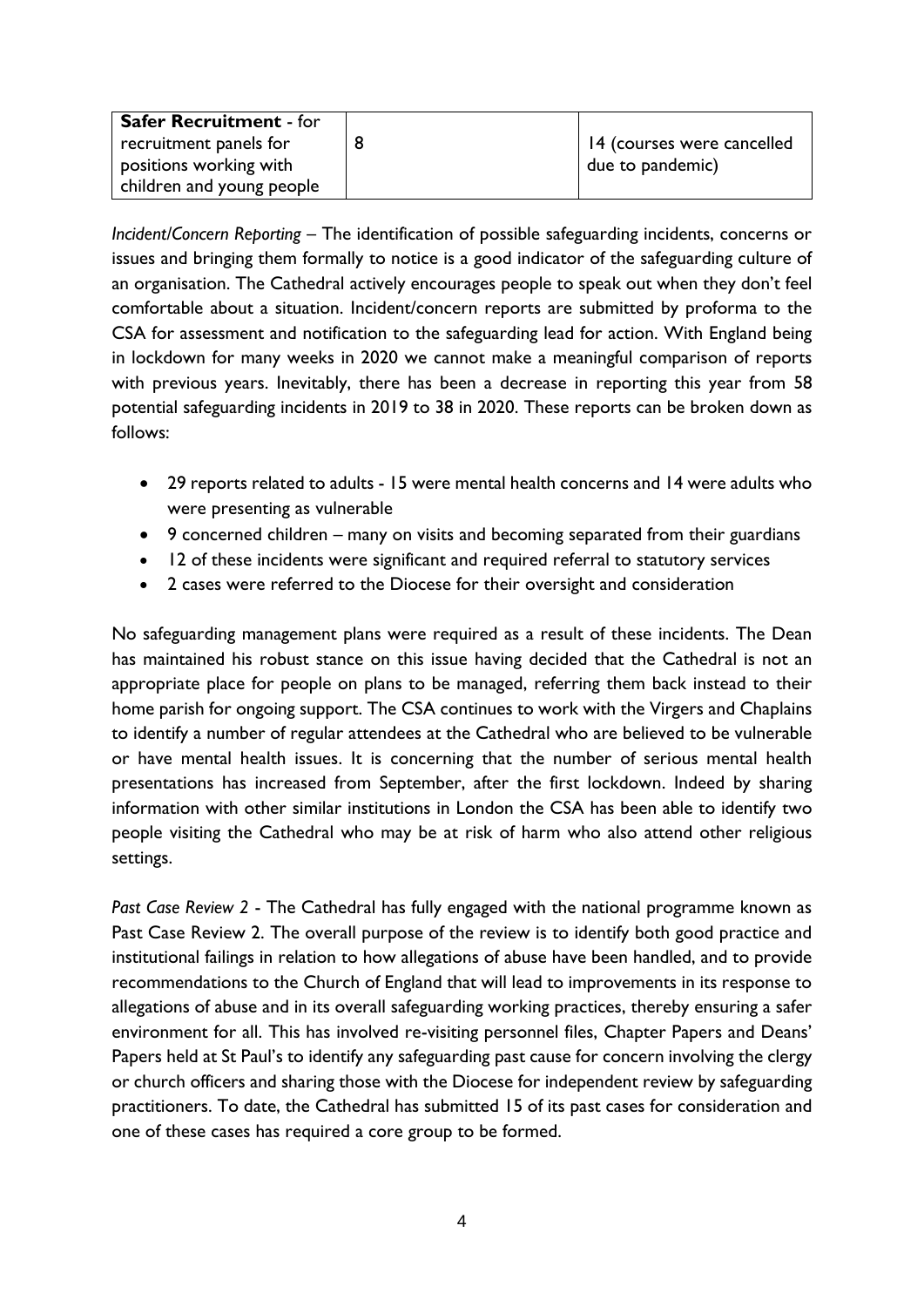*Multi Agency Working -* The CSA has worked hard to build relationships with other statutory and non-statutory partners throughout 2020. The Cathedral is now making more referrals than ever re the concerns it has identified about those coming to notice. In 2020, nearly a third of incident reports were shared with social services. The CSA has also become a member of the City of London Multi-Agency Practitioners Forum which meets quarterly to share best practice, trends and develop training initiatives.

*London Regional Adult Safeguarding Forum* – This was initiated by St Paul's in 2019 and involves colleagues from Westminster Abbey and Southwark Cathedral sharing best practice and examining the links between spiritual and pastoral care with safeguarding. It has not been able to meet during 2020 but there are plans to reconvene early in 2021. This is a useful forum to develop safeguarding responses in a faith context and I would encourage the Cathedral to make regular use of it.

*Cathedral Safeguarding Practitioners' Network –* St Paul's remains an active member of the Cathedrals Safeguarding Network which met at Westminster Abbey in February and has had three subsequent Zoom meetings in 2020. These provide a forum for sharing good practice amongst Cathedral Safeguarding Advisors and offers an opportunity to discuss issues, presentations and challenges as well as providing important networking and support.

*Hackney Children's Choir –* A review of the outreach work, including the Hackney Children's and senior choirs was undertaken by the Cathedral in 2018 and a revised and improved risk management process was initiated in 2019 together with enhanced procedures. These have been complemented in 2020 by a virtual learning policy which informs the way the Choir practises during periods of Covid-restrictions.

*Core Groups* – The Cathedral currently attends two long running national core groups and is represented at one further group currently managed by the diocese as part of the PCR2 process.

*Working with the Diocese* – I am pleased to report that the Cathedral has managed to formalise the ongoing safeguarding partnership arrangements with the Diocese of London. A Service Level Agreement (SLA) has been signed by the CSL and the head of safeguarding for the Diocese. Work is underway to develop an Information Sharing Agreement between Cathedral and the City of London Police. The National Safeguarding Team are re-writing the Information-Sharing Protocol between Cathedrals and Dioceses and the SLA will be amended as appropriate once that document has been distributed.

*The Truth Project* – In last year's report I notified you that the Cathedral had engaged the Truth Project, established by IICSA to support the Chair of the Guild of Companions. He in turn disseminated information about the Project to Guild Members. The Cathedral has subsequently received some reports of concern about past behaviour which have passed to the Diocese as appropriate and subject to on-going review.

# **Risk Register**

The SAG has continued to manage a detailed 12 point risk register following the Cathedral's standard format for the management of risk (see Appx A). One new risk was added in 2020 re the pandemic response. The register is linked to the Action Plan and allows for cross referencing of issues between the two documents. One risk remains as red and nine are amber. I am satisfied that all identified risks are being addressed appropriately.